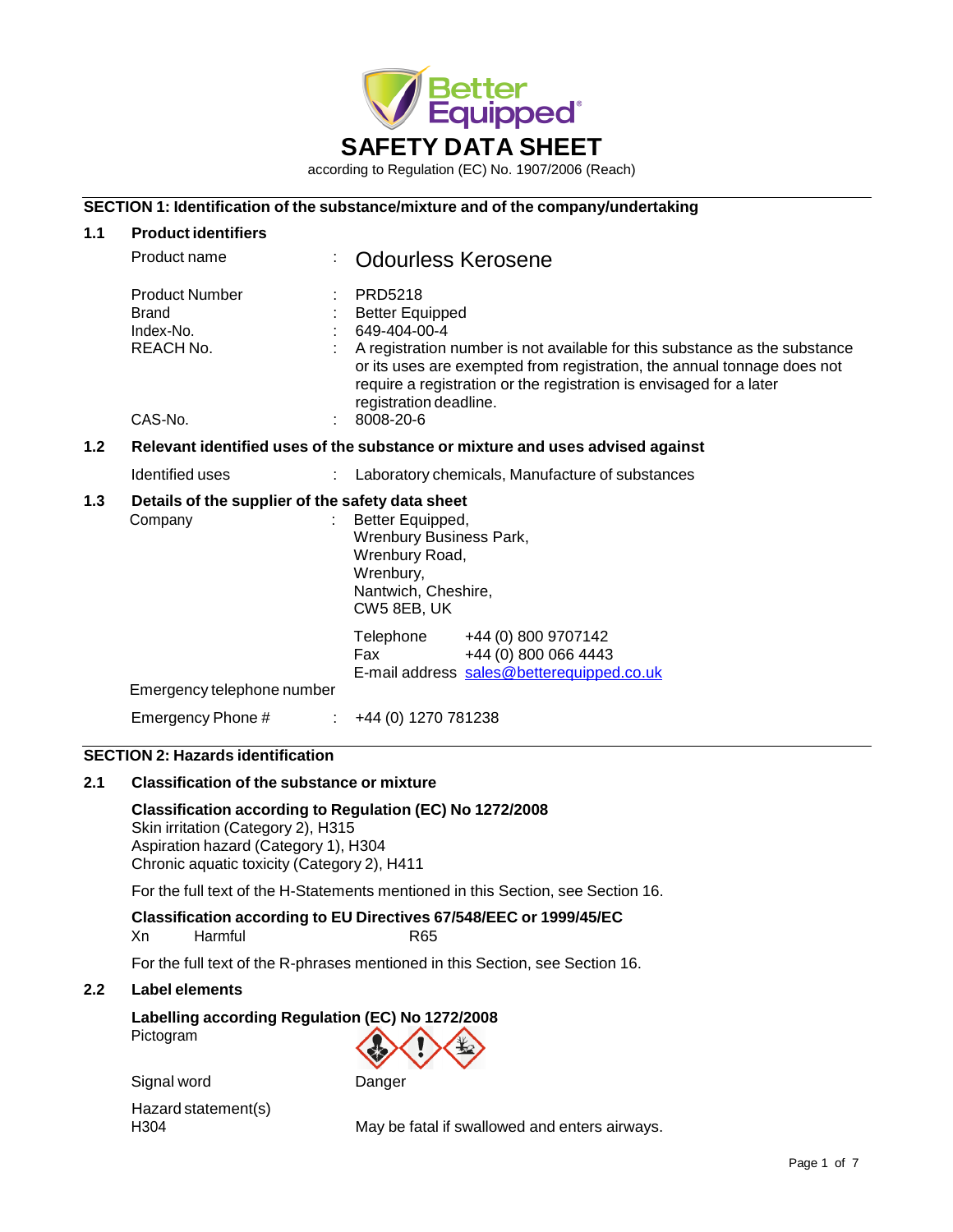| H <sub>315</sub><br>H411                 | Causes skin irritation.<br>Toxic to aquatic life with long lasting effects. |
|------------------------------------------|-----------------------------------------------------------------------------|
| Precautionary statement(s)               |                                                                             |
| P273                                     | Avoid release to the environment.                                           |
| $P301 + P310$                            | IF SWALLOWED: Immediately call a POISON CENTER or doctor/<br>physician.     |
| P331                                     | Do NOT induce vomiting.                                                     |
| Supplemental Hazard<br><b>Statements</b> | none                                                                        |

**2.3 Other hazards** - none

# **SECTION 3: Composition/information on ingredients**

#### **3.1 Substances**

| CAS-No.   | : 8008-20-6            |
|-----------|------------------------|
| EC-No.    | $\therefore$ 232-366-4 |
| Index-No. | 649-404-00-4           |

#### **Hazardous ingredients according to Regulation (EC) No 1272/2008**

| Component |              | Classification              | Concentration |
|-----------|--------------|-----------------------------|---------------|
| Kerosine  |              |                             |               |
| CAS-No.   | 8008-20-6    | Skin Irrit. 2; Asp. Tox. 1; | $\leq$ 100 %  |
| EC-No.    | 232-366-4    | Aquatic Chronic 2; H304,    |               |
| Index-No. | 649-404-00-4 | H315, H411                  |               |

#### **Hazardous ingredients according to Directive 1999/45/EC**

| Component                      |                                        | <b>Classification</b> | Concentration |
|--------------------------------|----------------------------------------|-----------------------|---------------|
| <b>Kerosine</b>                |                                        |                       |               |
| CAS-No.<br>EC-No.<br>Index-No. | 8008-20-6<br>232-366-4<br>649-404-00-4 | Xn, R65               | $\leq$ 100 %  |

For the full text of the H-Statements and R-Phrases mentioned in this Section, see Section 16

### **SECTION 4: First aid measures**

#### **4.1 Description of first aid measures**

#### **General advice**

Consult a physician. Show this safety data sheet to the doctor in attendance.

#### **If inhaled**

If breathed in, move person into fresh air. If not breathing, give artificial respiration. Consult a physician.

#### **In case of skin contact**

Wash off with soap and plenty of water. Consult a physician.

#### **In case of eye contact**

Flush eyes with water as a precaution.

#### **If swallowed**

Do NOT induce vomiting. Never give anything by mouth to an unconscious person. Rinse mouth with water. Consult a physician.

### **4.2 Most important symptoms and effects, both acute and delayed**

The most important known symptoms and effects are described in the labelling (see section 2.2) and/or in section 11

### **4.3 Indication of any immediate medical attention and special treatment needed** no data available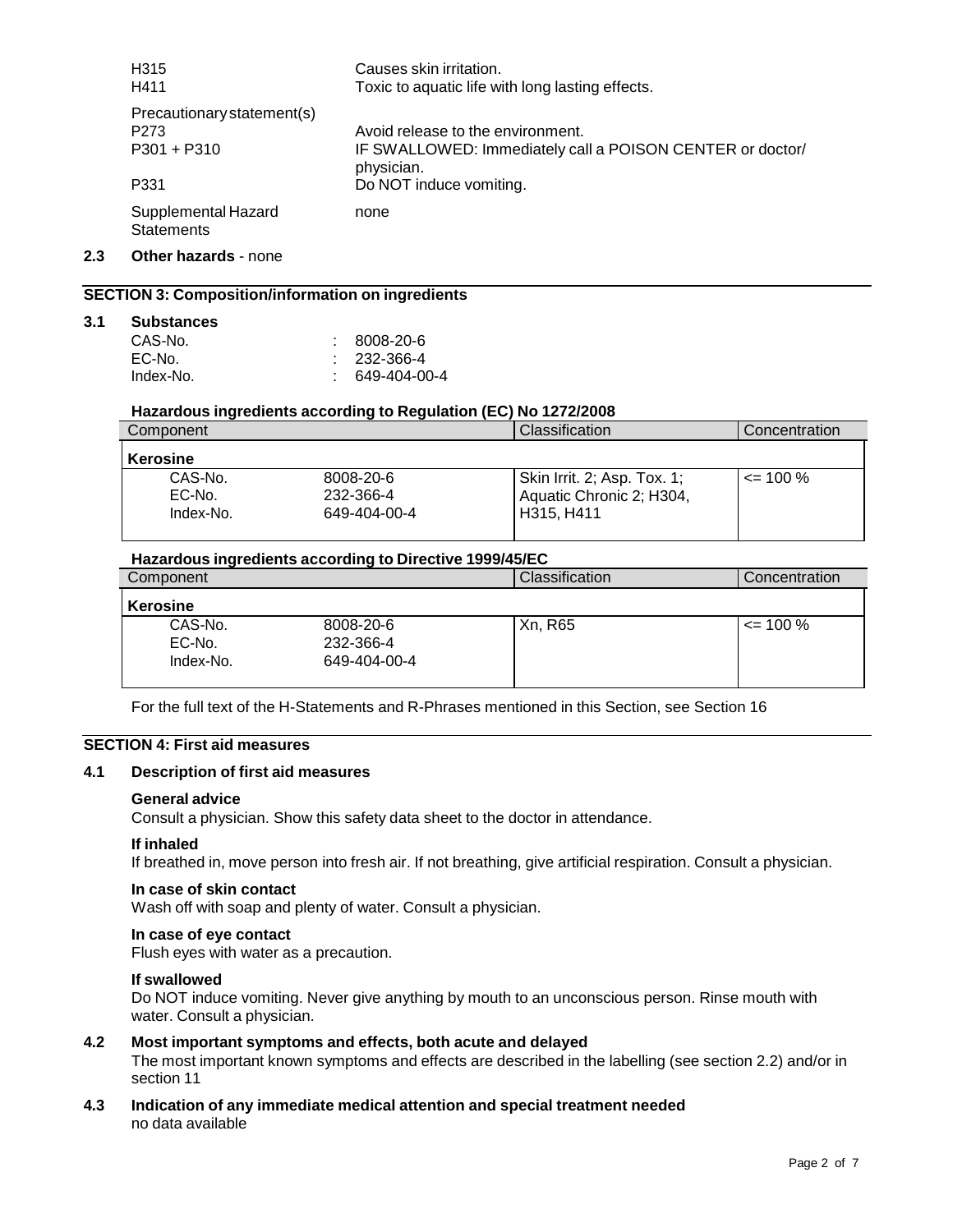### **SECTION 5: Firefighting measures**

### **5.1 Extinguishing media**

### **Suitable extinguishing media**

Use water spray, alcohol-resistant foam, dry chemical or carbon dioxide.

**5.2 Special hazards arising from the substance or mixture** Nature of decomposition products not known.

#### **5.3 Advice for firefighters** Wear self contained breathing apparatus for fire fighting if necessary.

#### **5.4 Furtherinformation** Use water spray to cool unopened containers.

### **SECTION 6: Accidental release measures**

#### **6.1 Personal precautions, protective equipment and emergency procedures** Use personal protective equipment. Avoid breathing vapours, mist or gas. Ensure adequate ventilation. Remove all sources of ignition. Evacuate personnel to safe areas. Beware of vapours accumulating to

form explosive concentrations. Vapours can accumulate in low areas. For personal protection see section 8.

#### **6.2 Environmentalprecautions**

Prevent further leakage or spillage if safe to do so. Do not let product enter drains. Discharge into the environment must be avoided.

### **6.3 Methods and materials for containment and cleaning up**

Contain spillage, and then collect with an electrically protected vacuum cleaner or by wet-brushing and place in container for disposal according to local regulations (see section 13). Keep in suitable, closed containers for disposal.

### **6.4 Reference to other sections**

For disposal see section 13.

### **SECTION 7: Handling and storage**

### **7.1 Precautions for safe handling**

Avoid contact with skin and eyes. Avoid inhalation of vapour or mist. Keep away from sources of ignition - No smoking.Take measures to prevent the build up of electrostatic charge.

For precautions see section 2.2.

### **7.2 Conditions for safe storage, including any incompatibilities**

Store in cool place. Keep container tightly closed in a dry and well-ventilated place. Containers which are opened must be carefully resealed and kept upright to prevent leakage.

### **7.3 Specific end use(s)**

A part from the uses mentioned in section 1.2 no other specific uses are stipulated

### **SECTION 8: Exposure controls/personal protection**

### **8.1 Control parameters**

### **Components with workplace control parameters**

Contains no substances with occupational exposure limit values.

### **8.2 Exposure controls**

### **Appropriate engineering controls**

Handle in accordance with good industrial hygiene and safety practice. Wash hands before breaks and at the end of workday.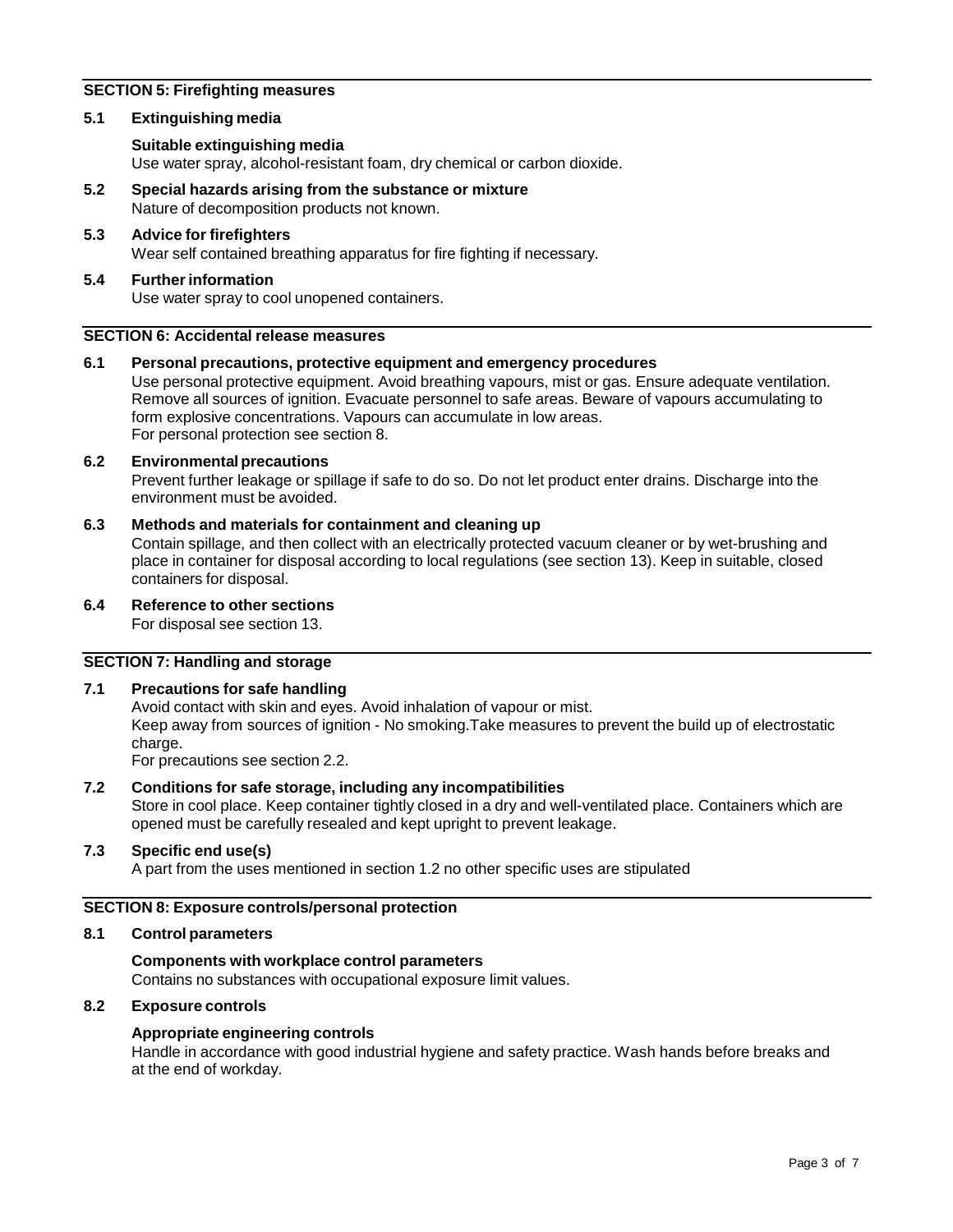### **Personal protective equipment**

#### **Eye/face protection**

Face shield and safety glasses Use equipment for eye protection tested and approved under appropriate government standards such as NIOSH (US) or EN 166(EU).

#### **Skin protection**

Handle with gloves. Gloves must be inspected prior to use. Use proper glove removal technique (without touching glove's outer surface) to avoid skin contact with this product. Dispose of contaminated gloves after use in accordance with applicable laws and good laboratory practices. Wash and dry hands.

The selected protective gloves have to satisfy the specifications of EU Directive 89/686/EEC and the standard EN 374 derived from it.

Full contact Material: Nitrile rubber Minimum layer thickness: 0.4 mm Break through time: 480 min Material tested:Camatril® (KCL 730 / Aldrich Z677442, Size M)

Splash contact Material: Nitrile rubber Minimum layer thickness: 0.2 mm Break through time: 32 min Material tested:Dermatril® P (KCL 743 / Aldrich Z677388, Size M)

data source: KCL GmbH, D-36124 Eichenzell, phone +49 (0)6659 87300, e-mail [sales@kcl.de,](mailto:sales@kcl.de) test method: EN374

If used in solution, or mixed with other substances, and under conditions which differ from EN 374, contact the supplier of the CE approved gloves. This recommendation is advisory only and must be evaluated by an industrial hygienist and safety officer familiar with the specific situation of anticipated use by our customers. It should not be construed as offering an approval for any specific use scenario.

### **Body Protection**

Complete suit protecting against chemicals, The type of protective equipment must be selected according to the concentration and amount of the dangerous substance at the specific workplace.

### **Respiratoryprotection**

Where risk assessment shows air-purifying respirators are appropriate use a full-face respirator with multi-purpose combination (US) or type ABEK (EN 14387) respirator cartridges as a backup to engineering controls. If the respirator is the sole means of protection, use a full-face supplied air respirator. Use respirators and components tested and approved under appropriate government standards such as NIOSH (US) or CEN (EU).

#### **Control of environmental exposure**

Prevent further leakage or spillage if safe to do so. Do not let product enter drains. Discharge into the environment must be avoided.

### **SECTION 9: Physical and chemical properties**

# **9.1 Information on basic physical and chemical properties**

a) Appearance Form: liquid, clear Colour: colourless b) Odour no data available c) Odour Threshold no data available d) pH no data available e) Melting point/freezing point f) Initial boiling point and boiling range no data available 175 - 325 °C at 1,013 hPa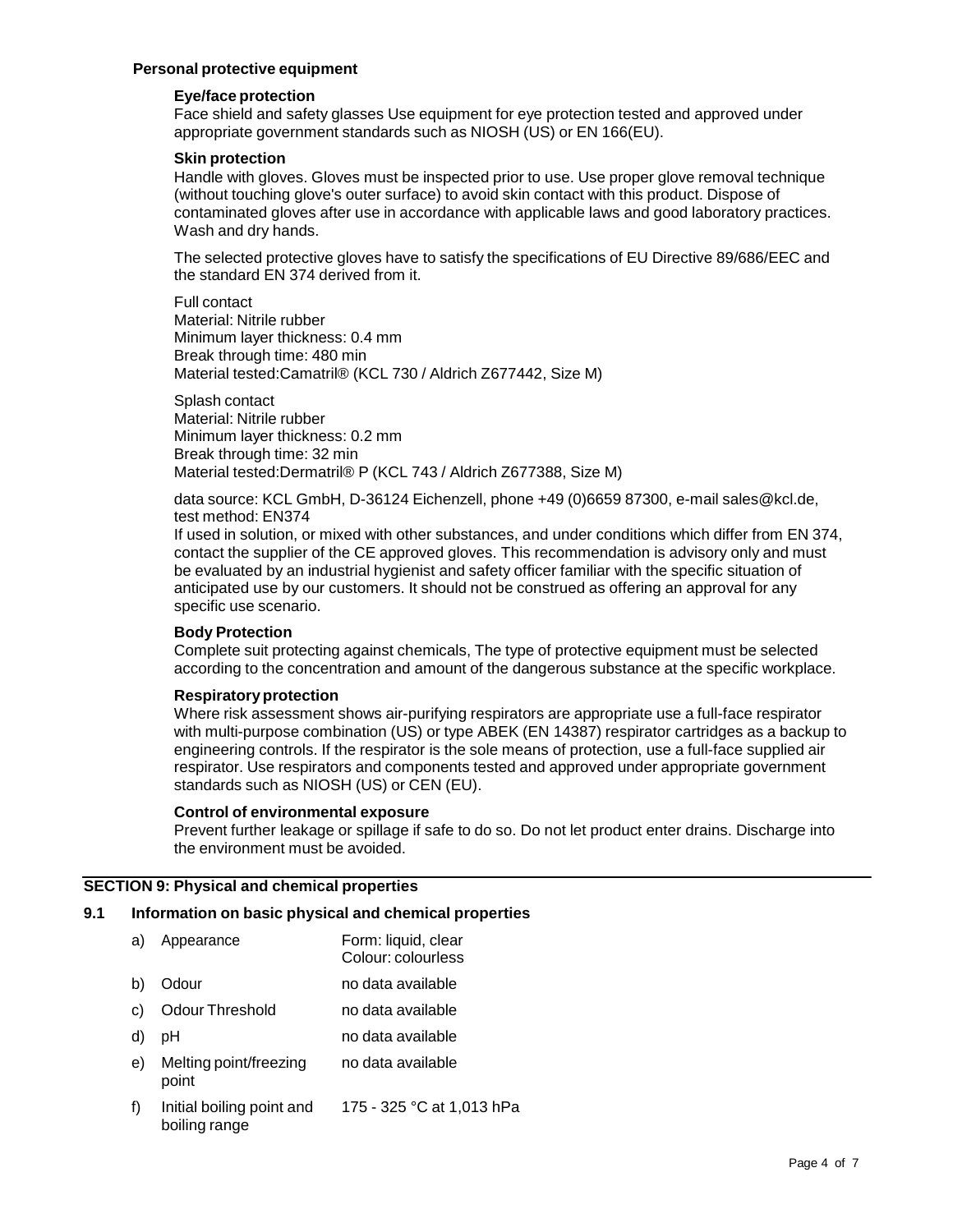|     | g) | Flash point                                        | 82 °C - closed cup                                                  |
|-----|----|----------------------------------------------------|---------------------------------------------------------------------|
|     | h) | Evapouration rate                                  | no data available                                                   |
|     | i) | Flammability (solid, gas)                          | no data available                                                   |
|     | j) | Upper/lower<br>flammability or<br>explosive limits | Upper explosion limit: $5\%$ (V)<br>Lower explosion limit: 0.7 %(V) |
|     | k) | Vapour pressure                                    | 0.31 hPa at 20 °C                                                   |
|     | I) | Vapour density                                     | no data available                                                   |
|     | m) | Relative density                                   | $0.800$ g/cm3                                                       |
|     | n) | Water solubility                                   | no data available                                                   |
|     | O) | Partition coefficient: n-<br>octanol/water         | no data available                                                   |
|     | p) | Auto-ignition<br>temperature                       | no data available                                                   |
|     | q) | Decomposition<br>temperature                       | no data available                                                   |
|     | r) | Viscosity                                          | no data available                                                   |
|     | s) | <b>Explosive properties</b>                        | no data available                                                   |
|     | t) | Oxidizing properties                               | no data available                                                   |
| 9.2 |    | Other safety information                           |                                                                     |
|     |    | Surface tension                                    | 32 mN/m at 20 °C                                                    |

#### **SECTION 10: Stability and reactivity**

- **10.1 Reactivity** no data available
- **10.2 Chemical stability** Stable under recommended storage conditions.
- **10.3 Possibility of hazardous reactions** no data available
- **10.4 Conditions to avoid** Heat, flames and sparks.
- **10.5 Incompatible materials** Strong oxidizing agents, Strong bases, Strong acids, Amines
- **10.6 Hazardous decomposition products** Other decomposition products - no data available In the event of fire: see section 5

### **SECTION 11: Toxicological information**

#### **11.1 Information on toxicological effects**

#### **Acute toxicity**

LD50 Oral - rabbit - 2,835 mg/kg Remarks: Behavioral:Muscle weakness. Lungs, Thorax, or Respiration:Respiratory stimulation. Endocrine:Hypoglycemia.

# **Skin corrosion/irritation**

Skin - rabbit Result: Irritating to skin. - 24 h (Draize Test)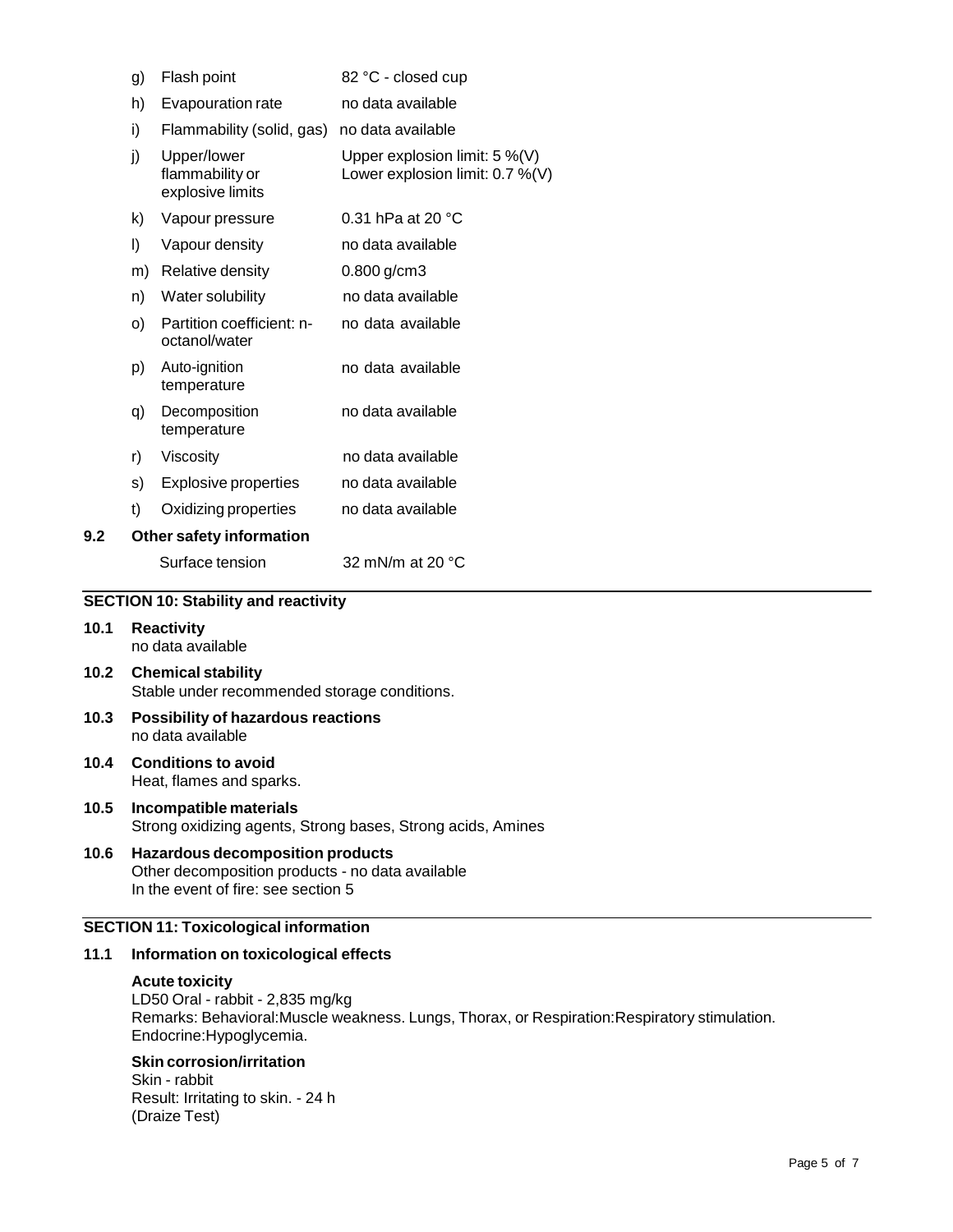# **Serious eye damage/eye irritation**

no data available

**Respiratory or skin sensitisation**

no data available

**Germ cell mutagenicity**

no data available

### **Carcinogenicity**

IARC: No component of this product present at levels greater than or equal to 0.1% is identified as probable, possible or confirmed human carcinogen by IARC.

# **Reproductive toxicity**

no data available

**Specific target organ toxicity - single exposure** Inhalation - Respiratory system

**Specific target organ toxicity - repeated exposure** no data available

### **Aspiration hazard**

May be fatal if swallowed and enters airways.

## **Additional Information**

RTECS: OA5500000

To the best of our knowledge, the chemical, physical, and toxicological properties have not been thoroughly investigated.

### **SECTION 12: Ecological information**

- **12.1 Toxicity** no data available
- **12.2 Persistence and degradability** no data available
- **12.3 Bioaccumulativepotential** no data available
- **12.4 Mobility in soil** no data available

### **12.5 Results of PBT and vPvB assessment** PBT/vPvB assessment not available as chemical safety assessment not required/not conducted

### **12.6 Other adverse effects**

Toxic to aquatic life with long lasting effects.

no data available

### **SECTION 13: Disposal considerations**

### **13.1 Waste treatment methods**

### **Product**

This combustible material may be burned in a chemical incinerator equipped with an afterburner and scrubber. Offer surplus and non-recyclable solutions to a licensed disposal company.

## **Contaminated packaging**

Dispose of as unused product.

# **SECTION 14: Transport information**

# **14.1 UN number**

ADR/RID: 1223 IMDG: 1223 IATA: 1223